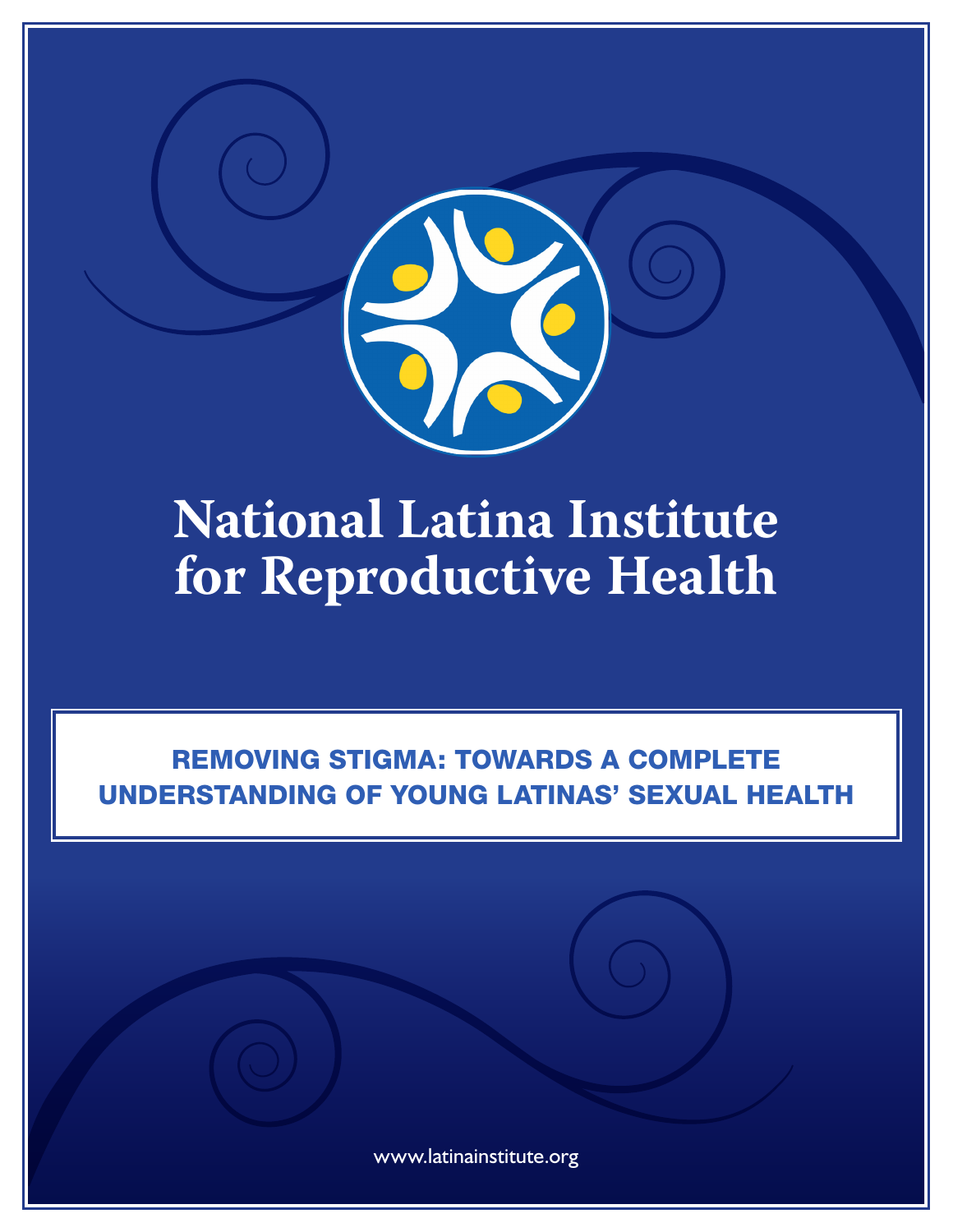## INTRODUCTION

The past decade has seen increased advocacy and media attention paid to Latina teen pregnancy. This attention was heightened after the National Vital Statistics Report revealed that U.S. teen births, along with birth rates among adult women, rose 3% in 2006, ending a 14 year decline in birth rates among U.S. teens.<sup>1</sup> In 2007, although teen births overall increased again by about 1%, births among Latina teens decreased by 2%.<sup>2</sup> Most recently, data from 2008 show that births to Latina teens decreased again, by 5% from 2007, to the lowest rate since the U.S. started collecting this information for Latinas.<sup>3</sup> In all of these years, Latina adolescents gave birth at a rate more than twice that of white teens.

While the topic has been treated as sensational and urgent by journalists, advocates, and policymakers, births among Latina girls is not the only, and perhaps not even the most pressing health issue facing young Latinas. For example, young Latinas are significantly more likely to be diagnosed with a sexually transmitted infection (STI),<sup>4</sup> have higher rates of depression,<sup>5</sup> and lower rates of prenatal care<sup>1</sup> than their white counterparts. Therefore, focusing narrowly on teen pregnancy prevention leaves out issues critical to ensuring that Latina youth, and all girls, can integrate positive and empowered senses of their sexuality and reproductive health into their lives, both now and as they enter adulthood. In order to achieve this vision, it is imperative to pay attention to issues like health care access, sexual pleasure, STIs, healthy relationships, and the experiences and needs of lesbian, gay, bisexual, transgender and queer youth. Ensuring that teens have the information and resources to make healthy choices in these areas, and ensuring that they have a healthy environment in which to do so is also paramount to address when supporting teen health.

Reproductive justice and youth advocates have noted that despite the tremendous gains in reducing teen births by more than 30% in the past 15 years, there is still a great need to implement policies and programs to promote and improve the sexual and reproductive health of adolescents. The National Latina Institute for Reproductive Health agrees; a narrow focus on teen pregnancy prevention categorically excludes the particular contexts and concerns of Latina teens' sexual and reproductive lives that are just as important to them as pregnancy prevention and planning. Policies that give young women the skills and resources to delay pregnancy until they decide to become parents must also speak to their right to a healthy pregnancy, to have an abortion, to parent with dignity,

to an education and well-paid career, and their human desires, dreams, and experiences of forming relationships and families.

This white paper reviews recent research on adolescent sexuality and reproductive health, sets forth a reproductive justice framework for advancing the sexual health of Latina adolescents, and lays out policy approaches to ensure that communities in which healthy decisions about sexuality and reproduction are supported and available to adolescents. We suggest paying attention to these policies in particular for several reasons. First, many of them have been put in motion by the recent health insurance reform law, and it is imperative that in their implementation they achieve their purposes of providing higher quality reproductive health services to more people. Second, many of these policies have the potential to reduce or eliminate barriers that prevent young Latinas from making informed decisions about how and when to parent, and to create a society in which young Latinas can achieve their full potential. This white paper also holds closely the larger mandate that we have to eliminate health inequities, and therefore proposes policies that directly address the causes of health disparities in addition to the causes of poor outcomes in and of themselves.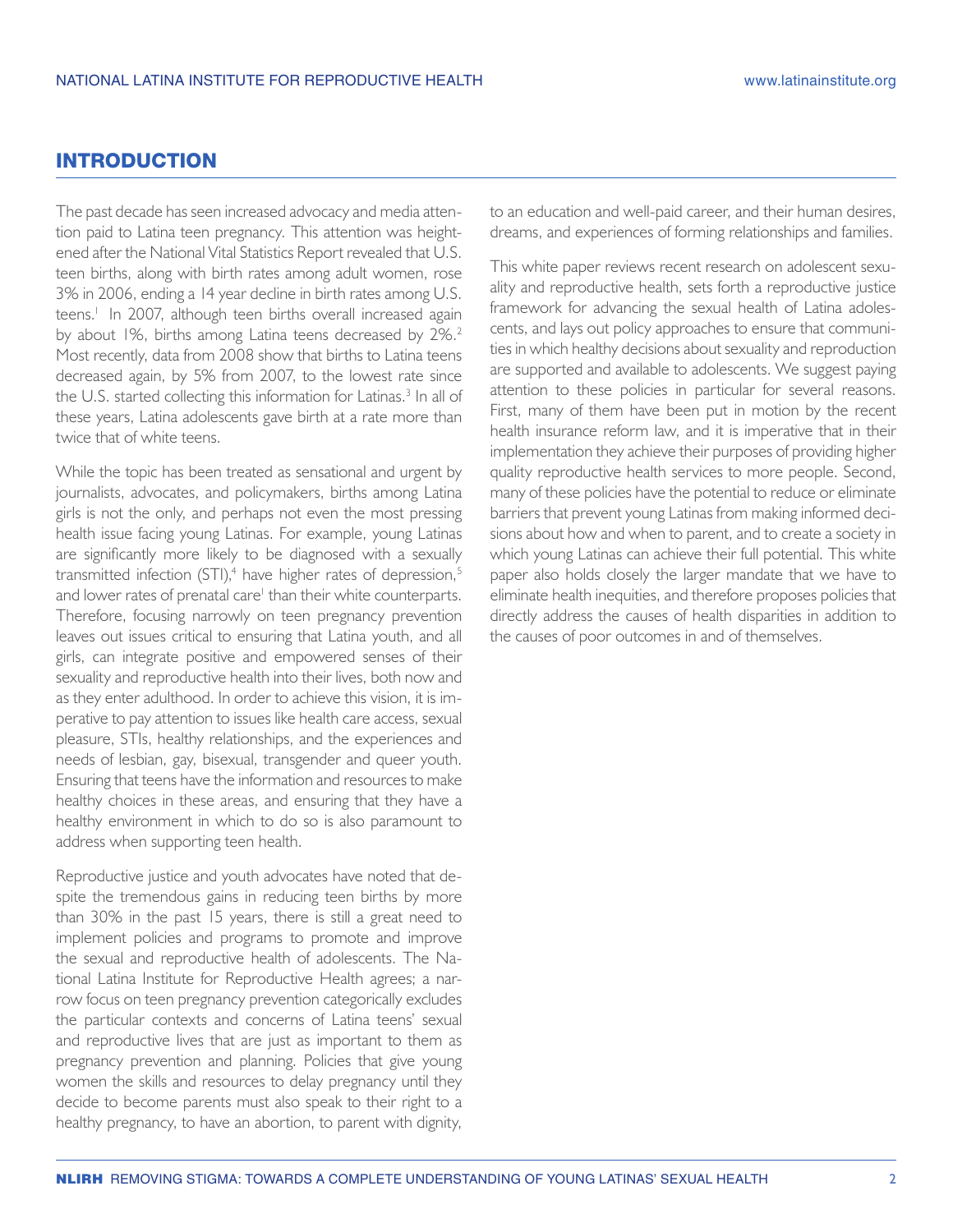## ADOLESCENT SEXUAL & REPRODUCTIVE HEALTH: DATA & RESEARCH

A large and sometimes unwieldy body of social science literature has addressed the causes and consequences of early births since the 1960's. A newer, additional question also being addressed in research is why there are such stark disparities between the birth rates of white and Latina girls. This section does not provide an exhaustive review of this research, but instead aims to highlight the information that is most up-to-date and can therefore inform policy approaches to Latina adolescent sexual and reproductive health.

## **Latina Adolescent Births: Looking at Access and Opportunity**

In 2007 Latina adolescents gave birth at more than twice the rate of white girls.<sup>2</sup> While we know the direct cause of any birth, including those among teens, is having sex and choosing to keep the resulting pregnancy, white and Latinas girls do not have significantly different rates of reported sexual activity. Latina adolescents, however, are at much higher risk for pregnancy because they have significantly lower rates of contraceptive use.6 Specifically, Latinas girls' use of birth control pills declined dramatically between 1991 and 2007, and they are more likely than white girls and black girls to use "no method" of pregnancy prevention when having sex.<sup>6</sup> The causes of these disparities are not as simple as Latinas' versus white girls' preferences for using contraception, but instead are closely connected to social and economic inequity. For example, one study, using a nationally representative longitudinal survey, found no racial or ethnic differences in teen birth rates among adolescents in the same socioeconomic quartile.<sup>7</sup>

One reason why Latina adolescents are less likely to use contraception is because they are less likely to have the money to afford it and less likely to have health insurance. Latinas are also more likely to live in areas with poor access to family planning services. Research shows that neighborhood-level variables, like higher median household income, and better access to family planning services, are predictors of higher contraceptive use among adolescent women.<sup>8</sup> Per capita income and income inequality (the proportion of cumulative income earned by the wealthiest 10%) are also significantly associated with teen births, including among Latinas specifically.<sup>9,10</sup> Latina girls are more likely to be without health insurance than white girls: of Latinos age 17 and under, 20% have no health insurance, a figure nearly three times higher than that of white youth.<sup>11</sup> As of this writing, sweeping health care reform legislation has just recently been signed into law; though

it is difficult to know exactly how this will impact them, we do know that there will be more opportunities for at least some young Latinas to gain access to health insurance.

Some adolescent Latinas and Latinos may also be more likely to start their families early because they don't have the resources and support to enter and finish college. Many women and men delay childbirth to finish their education, but a disproportionate number of Latino youth leave high school, and many others simply cannot afford the cost of university tuition. For low-income adolescents with fewer opportunities, early childbirth is "less costly in terms of opportunities lost."7 Indeed, research indicates that being in school, doing well in school while one is there, and believing that one will be able to continue on to college are all protective against early childbearing.<sup>7</sup> This is likely because those students perceive a greater likelihood of entering higher education, which, under currents systems, would be complicated or made impossible by having a child. Latinas who drop out of school at young ages are more likely to have a pregnancy in their teens than their peers who drop out at an older age.<sup>12</sup>

Although teen pregnancy is often cited by advocates and media as a cause of poverty and tremendous public expenditure, the evidence for such claims is equivocal at best.<sup>13</sup> The most recent research suggests that while teen mothers are less likely to graduate from college compared to women who wait until after 30 to have children, if those same mothers had delayed childbearing until they were no longer teens, they likely would not have had starkly different socioeconomic circumstances overall. Specifically, they are not likely to earn significantly less money and are not more likely to use public benefits, compared to if they had waited until their 20's or later to start their families.14 Public health research has suggested that for low-income youth of color who experience structural exclusion and disadvantage, the potential benefits of delaying parenthood are much lower than for affluent and white youth because goals like university are very much out of reach.<sup>15</sup>

## **Maternal and Child Health Inequities Affect Latinas of All Ages**

It is often mentioned that teen birth is a problem because adolescent parents and their children have worse health outcomes than older mothers. And while Latina teen pregnancy in particular is a popular issue for discussion and advocacy, the fact is that Latinas of all ages have poorer sexual and reproductive health, and par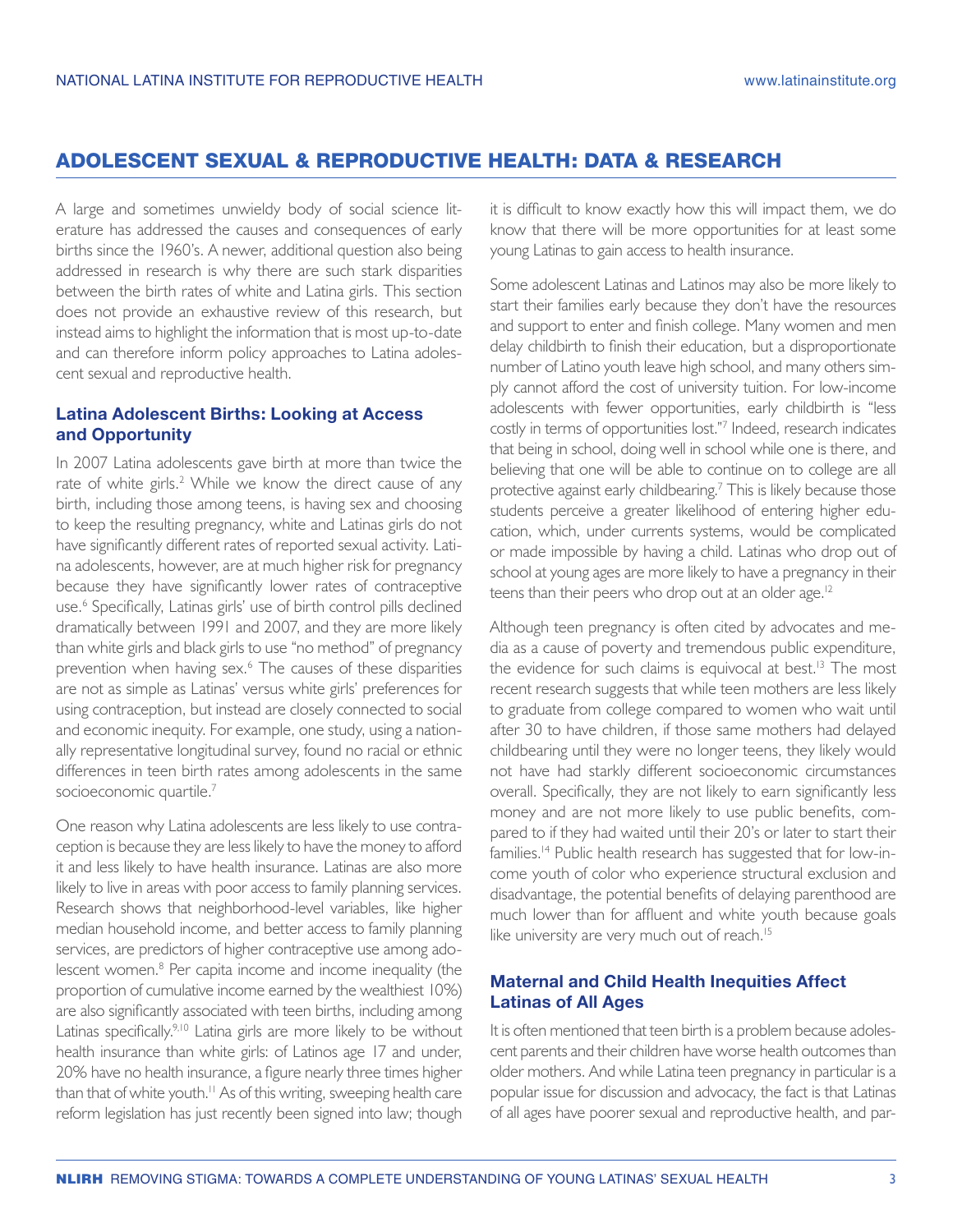ticularly, maternal health than white women on a range of critical outcomes. Research indicates that socioeconomic disadvantage and differential access to health care are the major determinants of these disparities, not mothers' age.

Latinas have the lowest rate of health insurance coverage of women of any other racial or ethnic group.<sup>11</sup> This directly contributes to the fact that Latinas remain at higher risk for unplanned pregnancy compared to white women; they also have been documented as using contraception less and less consistently and are significantly more likely to have an abortion.<sup>16</sup> Additionally, significantly fewer Latinas receive prenatal care in the first trimester of pregnancy or at all compared to white women.<sup>17</sup>

Research has shown that some Latinas have key birth outcomes, like infant mortality and rates of breastfeeding, that are actually equal to that of white women despite factors like lower incomes.18,19 However, perinatal outcomes that are equal to white women are primarily among Mexican-origin immigrant women, and this "health advantage" attenuates the longer they are in the U.S. It essentially disappears in the second and certainly in subsequent generations.

National-level data also masks poor health outcomes among different Latina groups and communities. For instance, Puerto Rican women are significantly more likely to experience preterm birth, low birth weight, and infant mortality, and less likely to gain adequate weight during pregnancy, compared to white women.17 Similarly, Latinas of nearly all country-of-origin groups, except Cubans, are more likely to have gestational diabetes, a condition that can cause severe pregnancy complications and poor outcomes, and can lead to Type II diabetes after pregnancy.

While teen birth is often pointed to as a cause of many of these and other disparities, in fact age is not shown to be the primary cause of these inequitable outcomes. Though poor infant outcomes *are* more likely among teen mothers aged 14 years and younger, there were fewer than 6,000 births to all girls 14 and under in 2008, compared with nearly half a million teen births overall.<sup>3</sup> The vast majority of teen births are to women ages 18 and 19, who have infant health outcomes equal to women in their 20s.20 Another study found that the odds of having learning disabilities was the same for children of teen mothers and older mothers after controlling for other variables, like educational attainment and income.<sup>21</sup> Therefore, an effective approach to eliminating maternal and child health disparities

impacting Latinas is not public policy targeting teen births, but the causes of health inequity for all Latinas of reproductive age, like low income, and lack of health information and insurance.

#### **Latina Adolescents and the Immigrant Context**

Much of the research on adolescent sexual and reproductive health does not address the particular context and experience of Latina immigrant youth, and perhaps even more importantly, the context of being from an immigrant family. The proportion of Latino youth who are immigrants has actually decreased in recent years; only 11% of Latinos under age 18 are immigrants themselves.22 However, more than half of all Latino youth are the children of immigrants and nearly 9 million Latinos live in mixed immigration status households.23

The immigrant experience shapes adolescent sexual and reproductive health in several critical ways. Latino immigrant youth have lower rates of sexual activity and later sexual debut than non-immigrant children,<sup>24</sup> but they also find themselves with fewer resources for obtaining quality health care and education. First, immigrant families, particularly those with undocumented workers, are more likely to be low-income and be working in jobs that do not provide health insurance compared to non-immigrant Latinos and non-immigrants in general.  $23$  The 5- year bar on public health insurance and other public benefits for documented immigrant children was lifted at the federal level only in 2009, and it is not yet clear if individual states are taking up this new opportunity to offer them coverage.25 The recently-signed health care reform legislation leaves the 5-year bar intact, and excludes undocumented persons not only from receiving subsidies that other Americans will receive, but also bars them from purchasing policies from the exchange with their own money.

Immigrant parents are also less familiar with the U.S. health care system. They are less likely than non-immigrants to have access to reliable, accurate and linguistically appropriate information about what resources and options they have to obtain health care and other benefits for their children. The same is true for their children: although they may be U.S. citizens, Latino children of immigrants may not know the U.S. health care system as well as their non-immigrant counterparts, especially safety net and youth-oriented services, like Title X clinics and Planned Parenthood. NLIRH conducted a series of in-depth interviews with Latina community grasstops leaders in three states and many reported that young immigrant Latinas and children of immigrants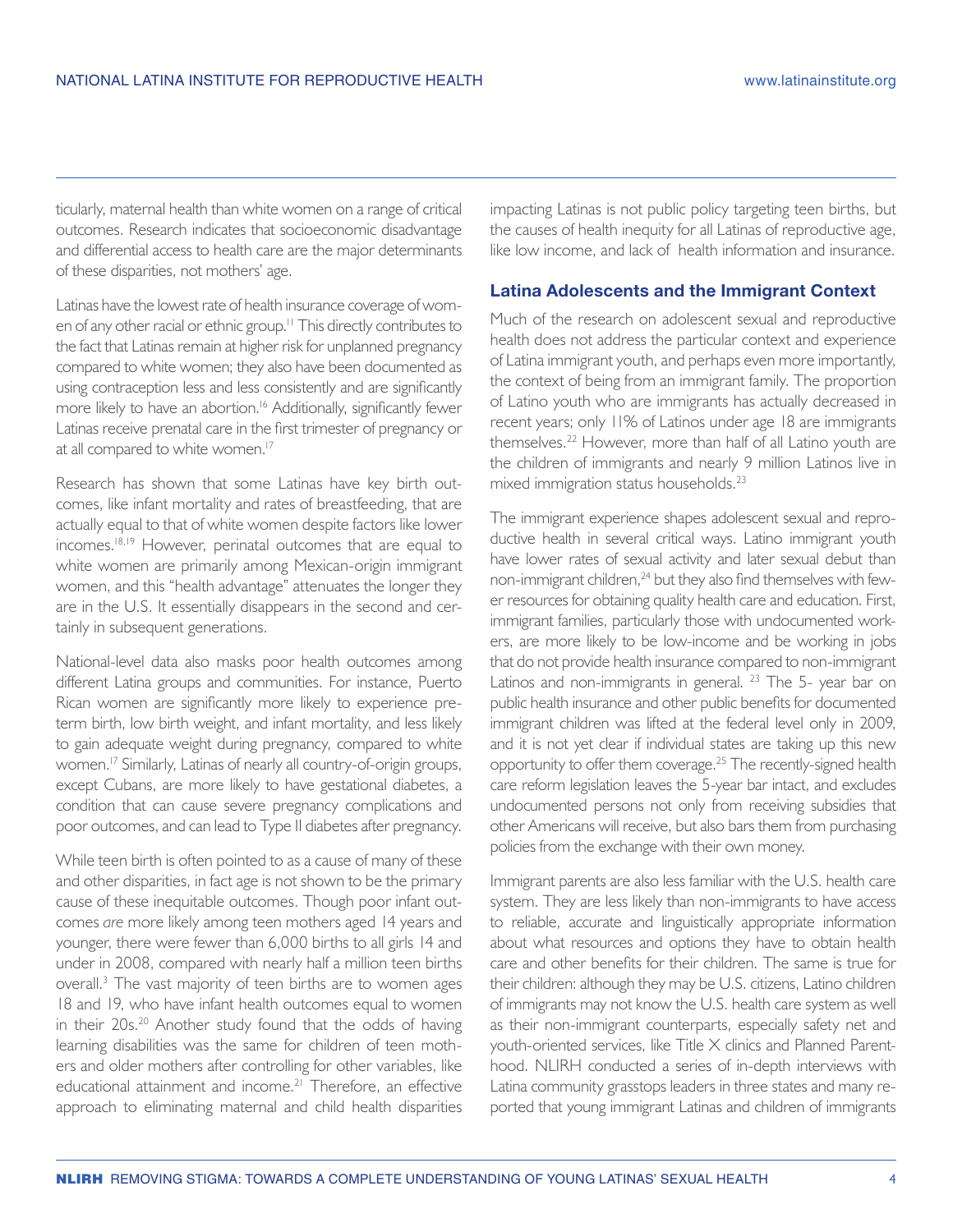have little information about their health and rights. Particularly, the interviews revealed that Latino immigrant youth often do not know how to access affordable, confidential contraceptive counseling and methods, abortion information and services, and other critical resources and support that many affluent and nonimmigrant youth know about.

The same is true for Latino youth and access to education: as immigrants or children of immigrants, they are less familiar with the U.S. education system and have little information about their rights and opportunities for finishing high school and college. In many cases, even high school counselors may not know what type of financial aid immigrant youth can and cannot obtain, or worse, assume that college is not in their plans. Resources, not just information, matter as well: there may be a popular perception that there is a significant amount of scholarship money dedicated to minorities, but studies show that isn't the case. A 1994 report by the General Accounting Office found that less than 5% of college scholarship dollars were designated for people of color, not nearly enough to ensure that all Latino youth who want to study can do so.<sup>26</sup> While college financial aid has grown tremendously in the 16 years since that report, most of that growth has been in meritbased scholarships, which are meant to recruit top students, not increase access to education overall.27 Merit-based scholarships disproportionately benefit high-income and white students, often exacerbating education disparities. Finally, documented immigrants who are not legal permanent residents, and undocumented immigrants, are not eligible for federal financial aid, and rarely, if ever, state aid for college. In all, tremendous barriers to education and training make delaying parenthood for school a moot point for those immigrant and non-immigrant Latino youth who do not have such an option.

#### **Research Underscores the Need for a Social and Economic Justice Commitment to Adolescent Health**

It is not uncommon to hear arguments for addressing teen pregnancy that appeal to concerns about cyclical poverty, welfare expenditures, and tax burdens. These supposed impacts of teen birth are not only inaccurate, but they also preclude policy advocacy strategies that target fundamental inequities facing Latina adolescents, like poverty and health care access. Despite the equivocal evidence and the stigmatizing nature of "social cost" arguments, this is unfortunately still a common approach to getting policymakers' attention about the importance of addressing teen pregnancy. Such arguments make it difficult, if not impossible,

to advance adolescent health through contraceptive equity and other reproductive justice approaches.

What diverse research has shown is that an approach that is broader than just "teen pregnancy prevention" is needed to advance adolescent sexual and reproductive health because

- Latina adolescents have a range of needs in this area that are critical to address in the teen years,
- severe health disparities in sexual and reproductive health, including maternal and child health, negatively impact Latinas of all ages, and
- relying on a pregnancy prevention approach doesn't point to how to support young Latinas who are pregnant and parenting.

Research has also shown that

- Being low-income, lacking health insurance and access to health care, and immigration status are fundamental causes of these sexual and reproductive health inequities, including higher teen births, and
- policies and programs that make substantial social and economic commitments to the reproductive health of adolescents have been shown to help adolescents delay childbearing.<sup>28,29</sup>

#### **Calling for a Shift in Discourse on Young Motherhood**

As a part of the reproductive justice community, we share a set of values that we believe will allow all persons to live their lives freely and in good health; we value sexual freedom, integrity of the body and personal autonomy, and we reject any system of reproductive coercion. In fact, a key aspect of reproductive justice is advocating for all persons to be able to make the reproductive decisions that they feel are best for them, and to eliminate all the systems that create barriers to these decisions being made freely. Because we share these justice values, we believe it is important to change the discourse surrounding young motherhood and the policies meant to address the issues young mothers face.

More specifically, the current discourse surrounding young motherhood is both stigmatizing and insensitive, and presents young motherhood as a problem in itself as opposed to the real problems that often surround it, such as poverty and lack of access to timely and high quality health care services and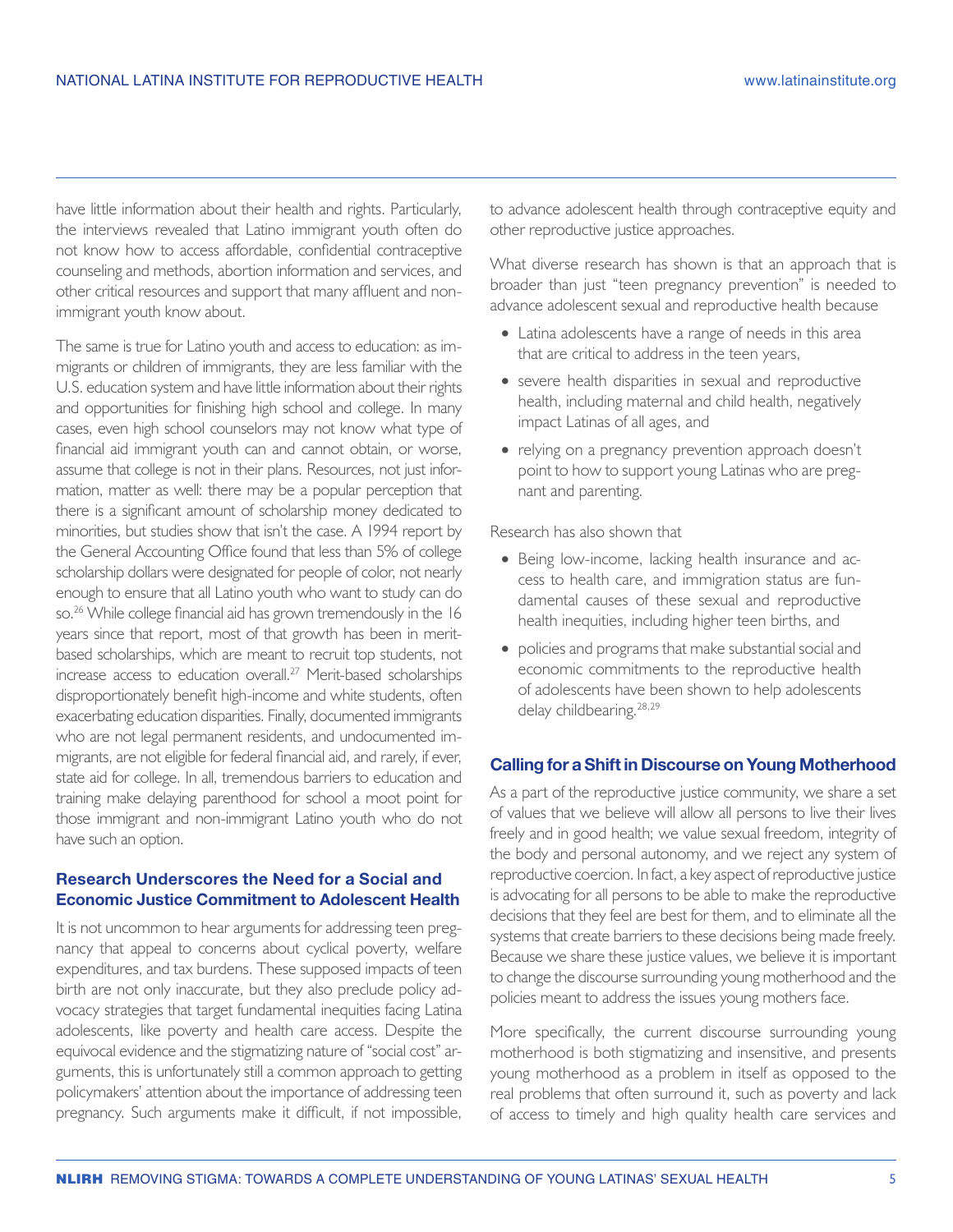educational opportunities. Some advocates feel that the social stigma of teen pregnancy and parenthood should be reinforced in order to dissuade teens from becoming pregnant or giving birth.30,31 However, pursuing an adolescent sexual and reproductive health strategy that centers on stigmatizing "teen pregnancy" does little to advance teen health and in fact may have deeply harmful consequences, as many researchers and advocates have shown.32,33

The successful stigmatization of "teen pregnancy" is dependent upon racialized imagery, and ascribing perverse motivations and devastating consequences to the actions of, specifically, adolescents of color. For example, despite the fact that the majority of youth who give birth are white and the majority of women on welfare are adults, "Latina teen pregnancy" is consistently discussed in conjunction with public welfare expenditures, "overpopulation", and "illegal" immigration. This stigmatizing and inaccurate narrative about "teen pregnancy" serves to reinforce unequal social relations; that young women of color have historically been institutionally excluded from education and economic opportunities is at once masked and undergirded.34 This rhetoric makes it difficult or impossible to achieve policies and programs that improve adolescent sexual and reproductive health and eliminate health disparities because it "encourages an individualistic explanation of young women and girls' pregnancies and poor adolescent health."32

Secondly, these stigmatizing strategies construct the identities of young women of color as irresponsible, out of control, and in need of constraint instead of support, a characterization that gets translated into the policy arena. Stigmatizing "teen pregnancy" does not create a negative view of teen pregnancy as a singular abstract condition, but instead identifies young women of color as threats to social order and to the sexual innocence of other youth.32 How do young women of color internalize the stigmatization of their bodies, sexuality, and reproductive choices? What about the stigmatization of sexuality education? The stigmatization of young women making choices that acknowledge, respect and nurture the health of their sexuality and bodies? Far from actually preventing teens from becoming parents, the stigmatization of "teen pregnancy" disempowers young women, and creates sexist and racist barriers to healthy sexuality and reproductive health.

Though most adolescents who become young mothers do not plan their pregnancies, many other young mothers do plan

their pregnancies, and these decisions must be both respected and supported. This is not to say, however, that young women's decisions about their pregnancies and bodies are or should be completely individualized; while some young women may come to a conclusion regarding their capability to parent on their own, for others consulting family and community members is an important part of their decision-making.

As a reproductive health organization, we support many of the policies that are put in place to "address teen pregnancy": comprehensive sexuality education, increased affordability and access to contraception, and the expansion of public programs that address reproductive health, such as Title X and Medicaid. However, we support these policies as part of a platform to increase women's ability to make informed choices that are relevant to their lives, and not to make choices for them. Additionally, we support initiatives that expand young women's options – particularly lowincome young women and young women of color – for higher education and job access such as tuition reimbursement, loan forgiveness, affirmative action, fair wages, and organized labor. It is important to remember that these policy initiatives are valid in and of themselves, and attempting to use them to steer women's reproductive health choices to what those in power find to be socially acceptable devalues them and can create skepticism towards what would otherwise be valuable initiatives.

Lastly, as a part of supporting all women's reproductive decisions, it is imperative to create a system of support for young mothers. Though policymakers often cite statistics regarding young mothers' likeliness to drop out of school or live in poverty, much less often do we see policies presented to meaningfully address these issues for young mothers, such as initiatives to create subsidized child-care centers at colleges and universities. Young women do not lose their rights or personhood when they decide to become mothers, and should be afforded the same opportunities to lead fulfilling lives as young women who parent later in their lives or do not parent at all.

The National Latina Institute for Reproductive Health (NLIRH) supports the development and implementation of policies that make young Latinas empowered and equipped to make their own best decisions about their reproductive health. This means supporting policies that make healthy decisions possible and rewarding so Latinas and all women can have healthy teen years, avoid pregnancy and birth when they want to, and have healthy pregnancies and children when and if they choose to become mothers.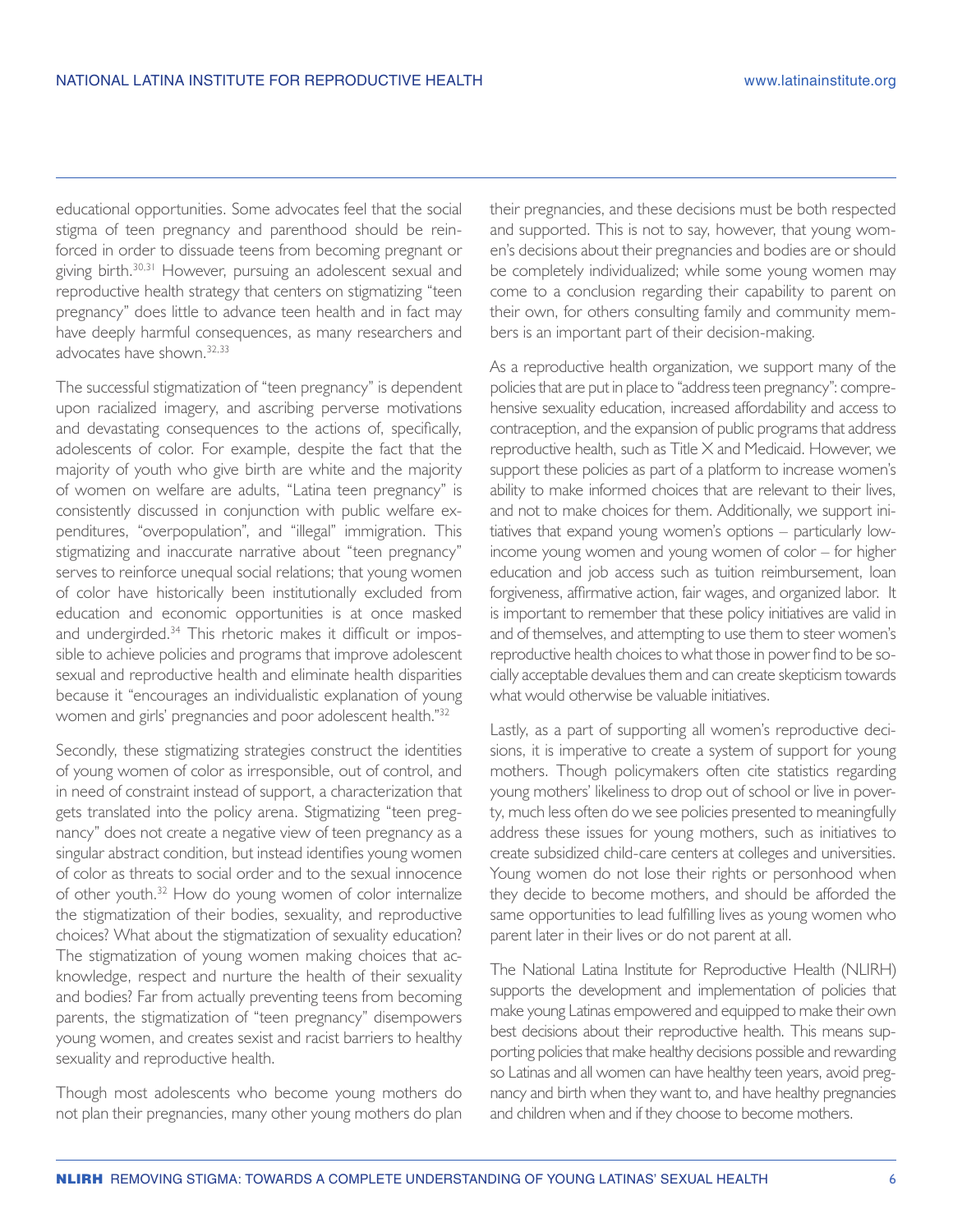## POLICY APPROACHES

Focusing narrowly on teen pregnancy in advocacy and research does not allow for policy approaches that broadly support the needs of adolescents because so many of those needs fall outside of preventing pregnancy. Recently, many reproductive rights and justice advocates, including NLIRH, have voiced their concern that the planned shift of federal funding for abstinenceonly education to the narrow category of "teen pregnancy prevention" may exclude the development and support of programs that use different, but just as important outcomes measures.3 Public policy should be committed to improving the full range of sexual and reproductive health outcomes for teens, and to doing so in ways that address the fundamental inequities between Latinas and white girls, thereby achieving the Healthy People 2010 goal of eliminating health disparities.

For example, a House of Representatives bill introduced in the 110<sup>th</sup> Congress to specifically address teen pregnancy manages to offer incentive opportunities to already college-educated mentors to spend quality time with under-resourced adolescent girls in order to mentor them into college and delaying pregnancy. The proposed program offers student loan forgiveness to the mentors, but no real material pathway to college for the program participants. While many advocates have noted the importance of giving girls real opportunities, program responses like mentorship and peer-education programs are unable to close the gap between the reality of teens' lives and their desire to finish high school and go to college. If anything, a growing body of research has documented that youth need to see real material and financial opportunities in order to see the cost benefit of delaying parenting.<sup>7,35</sup> Interestingly, the findings of this particular bill acknowledge the role of poverty in increasing the risk for teen birth, but lacks a mechanism for addressing this cause directly. NLIRH praises polices like this one that support Latina adolescents' health and education, and looks to advance policy that complements this work. For example, many Latino youth sorely need material improvements in the quality of public high school education and standard tuition remission for low-income students to attend college or trade school. Behavioral interventions must be accompanied by policy commitments to attend to the social and material realities of Latina adolescents' lives. These commitments should aim to address Latinas' lack of full and confidential access to reproductive health services, comprehensive sexuality education, and real access to quality high school and college education.

#### **Policies to Watch:**

#### **Teen Pregnancy Prevention Initiatives**

The Obama Administration has prioritized teen pregnancy prevention – the 2010 budget included \$114.2 million for teen pregnancy prevention, and the proposed budget for fiscal year 2011 includes \$133.7 million. While many have been pleased with the increases in funding, leading voices in the sexuality education movement have expressed some disappointment about the narrow nature of the funding stream. The funding will be distributed as grants through the Department of Health and Human Services and the Centers for Disease Control, and it will be important to monitor the goals and effects of the programs that receive them.

#### **Medicaid Expansion**

Medicaid is an essential program to young Latinas and young women of color, because they are disproportionately poor and uninsured. A recent study showed that in the U.S., young women (18-24) who were without health insurance were significantly less likely to use prescription contraception methods.<sup>36</sup> This indicates that education is not sufficient – adolescents and young adults, like all people, need adequate information *and* health care resources to achieve sexual health and plan their families. Health care reform has expanded Medicaid eligibility to 133% of the Federal Poverty Level, and will remove some restrictions that have made it difficult for some low-income people to qualify. This expansion begins to address disparities in access to health care services and in health outcomes. However, because the five-year bar remains in place, otherwise-eligible legal permanent residents will not qualify unless they have had that status for five years or more.

#### **Family Eligibility and Definition**

Individuals' health is inextricably linked to the health of their families. A model that covers individuals without regards to family is incomplete and insensitive to the ways in which people access health care. As health care reform begins its implementation phase, it is important to keep track of the ways families will become eligible, including whether these definitions will be broad enough to include LGBT families, immigrant families, and families in all their forms. Immigrants tend to live in mixed-legal status households and because of rules regarding coverage for immigrants, only certain family members may then be able to access health insurance. Complicated rules about CHIP and Medicaid eligibility for younger and older children also leave many families who have "mixed eligibility" without health insurance. In these families, some members are eligible for CHIP, some for Medicaid, and some have no options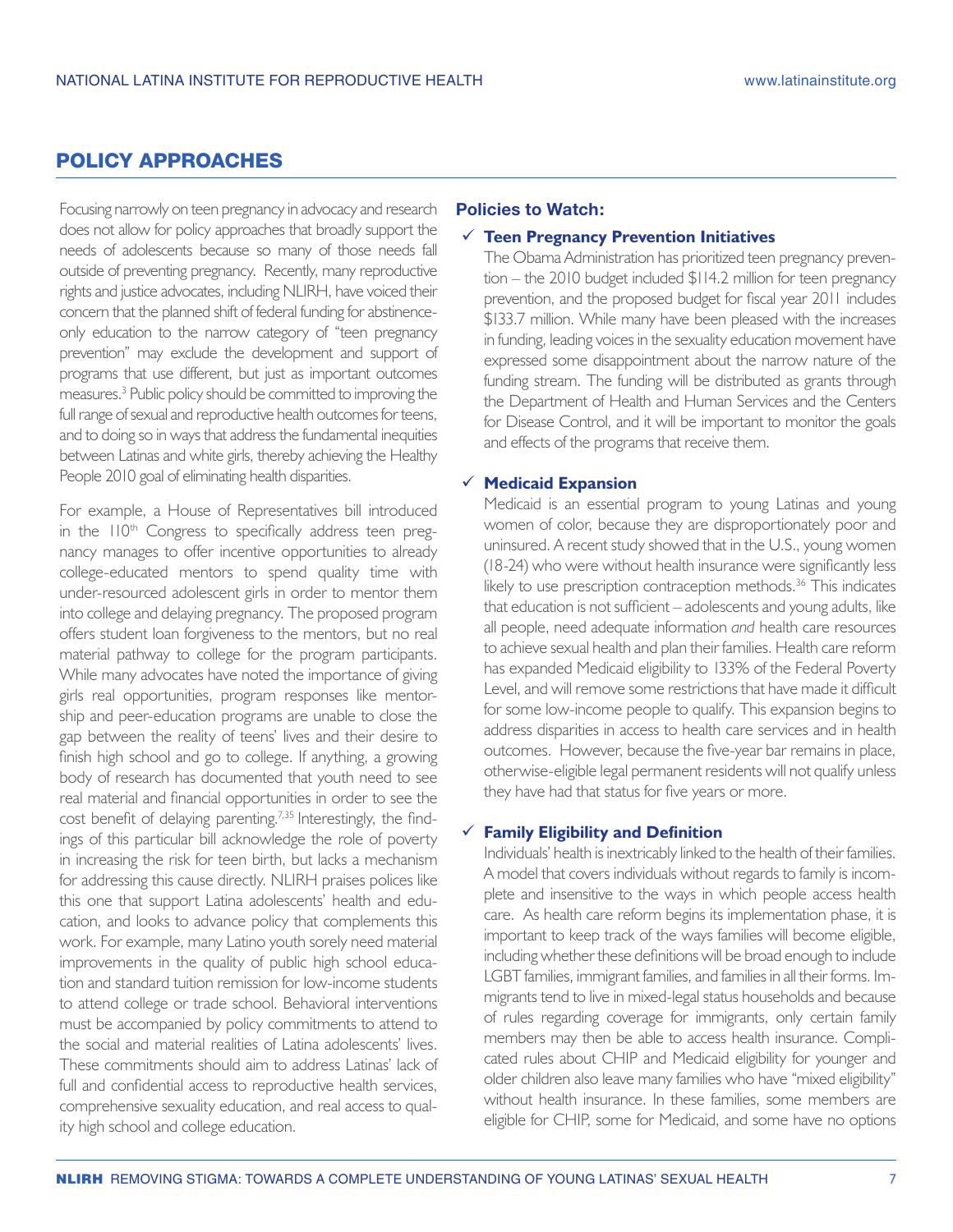for health insurance. Families with mixed-eligibility children have lower levels of insurance overall, leaving adolescents uninsured at a critical time in their sexual and reproductive lives.37 NLIRH supports the ability of youth to access confidential reproductive and sexual health care when they believe this is necessary, and family health care eligibility models that include mechanisms to allow youth to access confidential care can ensure that Latina adolescents have access to services and support that they may not have now.

#### **Sexuality Education**

As part of a platform that supports young women in having healthy, fulfilling relationships and in making the choices that work best for them, NLIRH supports comprehensive, developmentally-appropriate, evidence-based sexuality education for all people. To be able to make informed, healthy choices about their bodies and relationships, young women must fully understand the range of their options and their relative risk. NLIRH supports the Responsible Education About Life (REAL) Act, which would create a stream of federal funding for these programs. Though health care reform includes \$75 million for evidence-based sex education, it also includes \$250 million over five years to re-authorize Title V, the failed abstinence-only until marriage initiative.

## **Development and maintenance of community health worker models.**

Community health worker models, such as the *promotoras de salud* model, promote positive health behaviors and connect underserved communities to services in a culturally and linguistically competent manner. Studies have shown community health workers to be effective in increasing vaccinations, breastfeeding, breast cancer screening and other chronic disease screening among Latinas and in other communities.38-40Public health professionals and researchers have called for the community health worker model to be incorporated into the U.S. health system.<sup>41</sup>

Young people will not always get the information they need at school or from their parents; therefore a *promotora de salud* can provide young people with accurate comprehensive information on their health. Health care reform has funded community health worker models for medically underserved communities, and it will be important to monitor how these programs are implemented and executed.

## **Expansion of Community Health Centers (CHCs) and Title X clinics.**

Over 20% of Latinas receive reproductive health care services from Title X clinics and family planning programs and 28% of Title  $\times$  clinic clients are Latino.<sup>42</sup>

CHCs and Title X clinics are an essential source of reproductive health and preventive services, especially for low-income Latinas and immigrant women. Increasing the number and capacity of these clinics would promote health and wellness for the underserved Latina and immigrant communities. Community Health Centers received \$11 billion in new funding through health care reform.

## **Innovative programs to support parenting college and high school students**

College and high school students who are parents must have the same opportunity to study and attend classes as non-parenting students. Community colleges and technical and four-year institutions have a critical role in reducing health disparities: education level is a primary predictor of health outcomes. Providing affordable child care, that can be included in financial aid packages, is a key service to ensure young parents' access to education. Other campus-based or accessible family support should include:

- Family housing as part of affordable campus housing and
- The provision of the Nurse-Family Partnership for low-income first-time moms. The Nurse-family Partnership, where firsttime low-income moms get home visits from nurses for the first 2 years of their babies' life, is one of the only programs to demonstrate high effectiveness in improving health outcomes, like lower infant mortality and increased breastfeeding for mothers and their babies. This program will often meet mothers where they are at, especially teen mothers, who may be in school or have little private home space if they live with family or friends. This program could be expanded to partner with schools to ensure that young moms in school have access to the program.

Latinos have become a political force in recent years. The number of Latino children has nearly tripled since 1980. Projections by the U.S. Census Bureau indicate that by 2025, nearly three in ten children in this country will be of Latino ancestry. Young Latinos today are tomorrow's political leaders, voters, and professionals, and there must be a vision for their reproductive and sexual health that responds to much more than changes in teen birth rates from year to year. The sexual and reproductive health of young Latinos is non-negotiable. It is in our best interest to address the health care needs of our future leaders.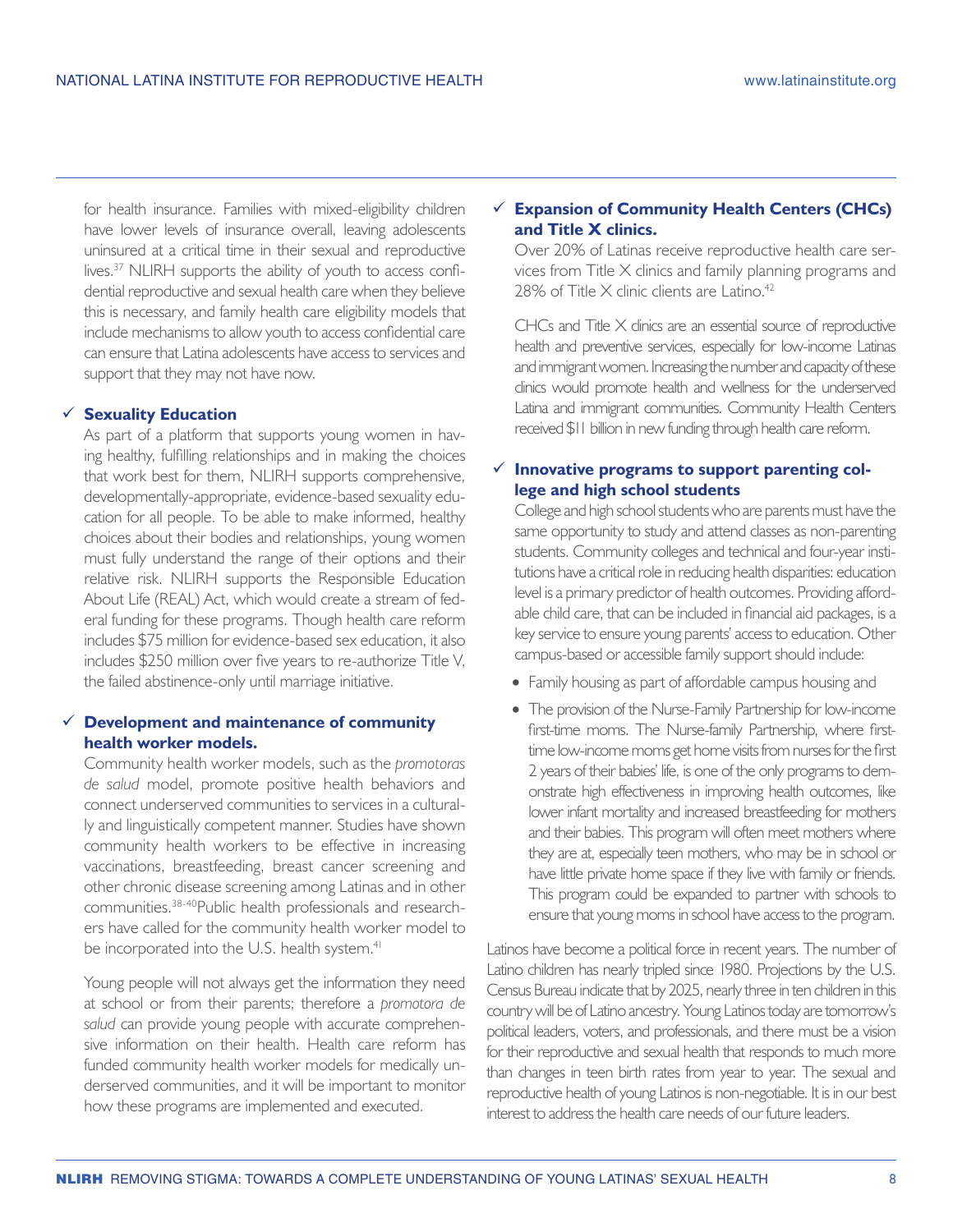## ACKNOWLEDGEMENTS

This paper was informed in part by using the perspectives shared by the following participants of the following meetings. *Supporting Healthy Pregnancies\* Parenting\*Young Latinas' Sexual Health* meeting held on July 24, 2009 in Los Angeles, CA and hosted by California Latinas for Reproductive Justice. We thank the participants, who came from the following organizations:

Young Women United, Albuquerque, NM

California Latinas for Reproductive Justice, Los Angeles, CA

Latino Community Foundation, San Francisco, CA

Visión y Compromiso, Los Angeles, CA

Center for Reproductive Health Research and Policy,

University of California, San Francisco, CA

ACCESS/Women's Health Rights Coalition, Oakland, CA

Center for Young Women's Development, San Francisco, CA

Office of Texas State Representative Jessica Farrar, Houston, TX

Colorado Organization for Latina Opportunity and Reproductive Rights (COLOR), Denver, CO

Colorado Health Outcomes Program, University of Colorado at Denver Health Sciences Center

*A Roundtable discussion on Supporting Healthy Pregnancy and Young Latinas Sexual Health* held October 20, 2009 in Washington, DC and hosted by National Latina Institute for Reproductive Health. We thank the participants, who came from the following organizations:

The Moriah Fund, Washington, DC

Black Women's Health Imperative, Washington, DC

SIECUS, Washington, DC

National Asian Pacific American Women's Forum, Washington, DC

Healthy Teen Network, Baltimore, MD

Advocates for Youth, Washington, DC

Catholics for Choice, Washington, DC

Choice USA, Washington, DC

The Guttmacher Institute, Washington, DC

Center for American Progress, Washington, DC

(1) Martin JA, Brady HE, Sutton PD, Ventura SJ, Menacker F, Kirmeyer S, Mathews, TJ. Births: Final data for 2006. National Vital Statistics Report 2009;57(7).

(2) Hamilton BE, Martin JA, Ventura SJ. Births: Preliminary Data for 2007. National Vital Statistics Report, 2009;57(12):1-23.

(3) Hamilton BE, Martin JA, Ventura SJ. Births: Preliminary Data for 2008. National Vital Statistics Report, 2010 April 16;58(16):1-17.

(4) Gavin L, MacKay AP, Brown K, Harrier S, Ventura SJ, Kann L, et al. Sexual and Reproductive Health of Persons Aged 10--24 Years ---United States, 2002--2007. *Morbidity and Mortality Weekly Report* 2009 July 17;58(SS06):1-58.

(5) Twenge JM, Nolen-Hoeksema S. Age, gender, race, socioeconomic status, and birth cohort differences on children's depression inventory: a meta-analysis. *Journal of Abnormal Pyschology* 2002;111(4):578-488.

(6) Santelli JS, Orr M, Lindberg LD, Diaz DC. Changing Behavioral Risk for Pregnancy Among High School Students in the United States, 1991–2007. *Journal of Adolescent Health* 2009;45(1):25-32.

(7) Driscoll AK, Sugland BW, Manlove J, Papillo AR. Community Opportunity, Perceptions of Opportunity, and the Odds of an Adolescent Birth. *Youth & Society* 2005;37:33-61.

(8) Averett SL, Rees DI, Argys LM. The impact of government policies and neighborhood characteristics on teenage sexual activity and contraceptive use. *American Journal of Public Health* 2002;92(11):1773-1778.

(9) Leigh WA. Does place matter? Birth to African American and Latina adolescents. *The Review of Black Political Economy* 2004:47-64.

(10) Gold R, Kawachi I, Kennedy BP, Lynch JW, Connell FA. Ecological analysis of teen birth rates: Association with community income and income inequality. *Maternal and Child Health Journal* 2001;5(3):161-167.

(11) U.S. Census Bureau Current Population Survey, Annual Social and Economic Supplement, 2008. 2008; Available at: http://www.census.gov/ hhes/www/cpstc/cps\_table\_creator.html. Accessed July 27, 2009.

(12) Manlove J. The influence of high school dropout and school disengagement on the risk of school-age pregnancy. *Journal of Research on Adolescence* 1998;8:187-220.

(13) Furstenberg FF. Teenage Childbearing as a Public Issue and Private Concern. *Annual Review of Sociology* 2003.;29:23-29.

(14) Hotz JV, McElroy SW, Sanders SG. Teenage childbearing and its life cycle consequences: Exploiting a natural experiment. *The Journal of Human Resources* 2005;40:683–715.

(15) Stevens-Simon C, Lowy R. An Adaptive Strategy for the Socioeconomically Disadvantaged or a Strategy for Adapting to Socioeconomic Disadvantage? *Arch Pediatr Adolesc Med* 1995;149(8):912-915.

(16) Henshaw SK, Kost K. Trends in the characteristics of women obtaining abortions, 1974 to 2004, New York: Guttmacher Institute, 2008.

(17) Health, United States, 2008 With Chartbook. 2009;Library of Congress Catalog Number 76–641496.

(18) Hummer RA, Powers DA, Pullum SG, Gossman GL, Frisbie WP. Paradox found (again): Infant mortality among the Mexican-origin population in the United States. *Demography* 2007;44(3):441-457.